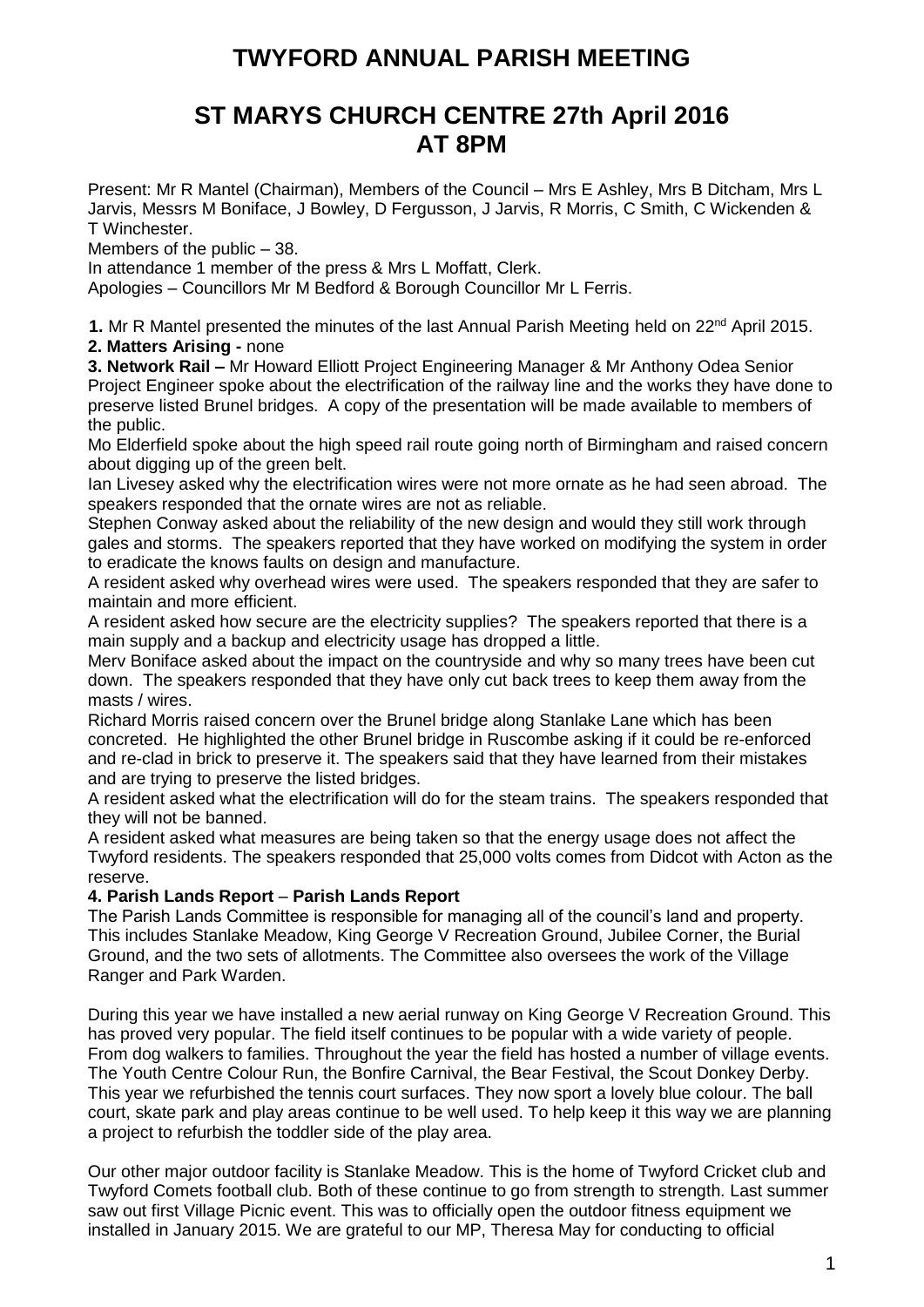opening. The event was such a resounding success we intend to make it a regular feature of village life. In deed planning for this year's even is well under way.

After many years Yellow Brick nursery decided to close down and no longer operate from the sport pavilion on Stanlake Meadow. However the pavilion is still used by the cricket club and the football club. In addition we are discussions with Coleton school about them using it for one of their after school clubs. With this reduced usage we took the opportunity to redecorate the interior and refurbish the kitchen.

It is unfortunate that during this year the field was temporarily occupied by travellers. This resulted in considerable expense. Firstly in legal and court fees. Then in extensive clean up costs after their departure. To try to prevent such an occupation taking place again we have installed a height restriction barrier at the carpark entrance.

We have continued our efforts to plant more trees. Not all of these have been as successful as we would have liked. Recently Network Rail have had their second attempt at planting hedging plants. This second one to try to hide the new construction that has been done just the other side of the fence on the top of the embankment. Let's hope this one is successful. Much will depend on the coming weather.

Both sets of allotments have continued to be popular. Occupancy has remained high across both sites. The London Road allotments, as always, have continued to be fully taken. We re-erected our banner for the Hurst Road to try to fill the remaining open allotments. Let's hope it is as successful as last year when we put it up.

On behalf of the Council I would like to take this opportunity to thank the Village Ranger, Park Warden, and our cleaner for their hard work throughout the year. Finally I would also like to thank the Clerk, and all the members of the committee for their time and contributions this year.

**5. Planning and Amenities Report –** Mrs B Ditcham reported on the Planning and Amenities Committee's activities for the past year.

The Planning and Amenities Committee is made up of 8 Council members, we meet on the first Tuesday of the month every month. Our responsibilities include considering all planning applications submitted for the Parish of Twyford to WBC, responsibility for street lighting and footway lighting in some areas of Twyford, having regard for the highways and footpath surfaces and requesting improvements. We aim to be informed of developments and changes in the wider area which will impact on our Village. The Planning Committee reports to the full council such amenities as schools, traffic regulations, and utility company works in the area, library, police and emergency services. As you can see we have a very broad brief.

Since April 2015 we have considered 100 planning applications and commented to WBC using our local knowledge and considering observations made by parishioners. The number of new builds has decreased this year due to the lack of land in Twyford. I n the instance where there are new Buildings, as in Winchcombe Road, the new regulation means that these generate funding  $-$  a community infrastructure levy –CIL funding which is to be spent to benefit the community. This funding can be shared by neighbouring areas so if funding was generated in Ruscombe or Charvil by new building it could be used to benefit the wider community of local villages. This has not been seen in practise yet!

One of the important plans we have considered this year is the work to make safe the 16 century building in the village centre which fronts onto the High Street and backs onto Butchers Row. The work required is essential and has to be carried out both sympathetically with the building and area and with care for pedestrian and vehicle safety a very busy road. The conservation Officer for WBC is very involved in this application.

There is change to the way in which our committee inspects planning applications, until now we have received printed paper plans which as chairman I have been able to view and inspect prior to sharing and discussing the plans at the meeting with other councillors. Due to change in which WBC receive plans now we have to view these online. This creates a difficulty as we will have purchase a screen and projector and arrange for use of the internet in Lodden Hall where we meet.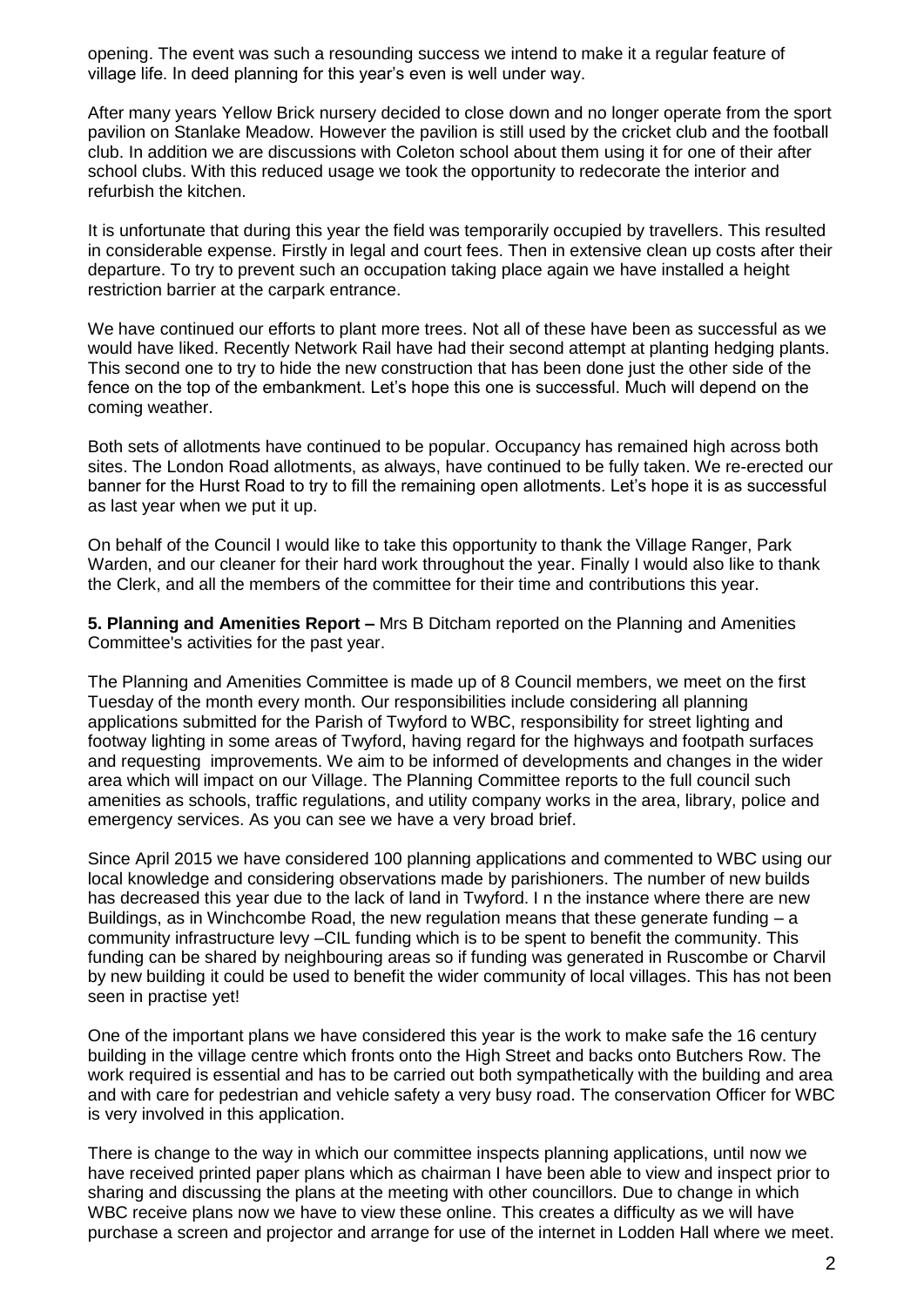The Parish Council is continuing with the replacement of lighting with energy efficient LED lighting as the old bulbs require replacement. The initial difficulties I reported last year have been resolved. Development in local areas – Wokingham and Bracknell- is causing traffic problems in our village as there are an increasing number of people using Twyford Station there is an increase in traffic congestion and car parking. These issues are of great concern to the parish council and we are frequent discussions with the WBC. There is no easy solution, we believe that a combination of methods is required ,the creation of extra parking could in fact increase road use. The use of park and ride system and an increase in public transport at peak times could help; as could a rescheduling of the Henley trains to correspond with the Paddington trains could encourage more Henley, Shiplake and Wargrave commuters to leave their cars at home. The use of parking officers will help to encourage less inconsiderate and dangerous parking in our residential streets. We have attended and noted information on flood plain development along the waterways and possible affects inappropriate development outside our area could have in Twyford. We also have concerns regarding the danger of councils being permitted to build on green belt land. For the last 2 years the P and A committee have reported on the development of our website –now I can report with confidence that we have cracked it –almost! We have appointed a professional company and your new website will be up and running.

We are very pleased to work with TVP and congratulate them on the success of the hanging basket scheme of last year which certainly was an amenity to our village , this year's scheme looks to be even bigger and better and the parish council has order of 16 an increase on the 4 we had last year.

Thank you to all who took part in the annual litter pick organized by the P and A committee we had a great turnout and collected lots of rubbish – it had been windy the previous week! We would like to thank Sue Goddard who has been the Twyford Adopt a Street Volunteer for many years but has recently moved away. Thank you to Chris and Gerry Wise who have taken over this role and to all the volunteers who keep the village litter to a minimum. Mr. and Mrs. Wise are very keen to hear from other potential volunteers.

I would like to like our clerk, Mrs Lucy Moffatt for her efficiency in dealing with the work of the planning and amenities committee.

## **6. Financial Report-** Mr Fergusson reported.

May I start on behalf of the Chairman of the Finance Committee, with our thanks for the clerk and Finance Committee members for their hard work during the year.

I refer you to the sheet of paper circulated showing the Council's budget for 2015-2016, the actual expenditure for 2015-2016 and the council's budget for 2016-2017. Please note that the headings on the left-hand side refer to the figures for 2015-16 and the headings on the right-hand side refer to the 2016-17 budget.

Our expenditure was £105,841 against a budget of £106,742 with income of £46,605 against a budget of £46,845 . Our net expenditure was £59,236 against a budget of £59,897.

Our total budget for 2016-2017 is £112,532, we have a predicted income from rents and fees of £38,695 and we are precepting for £67,797.73. This precept is an increase on the previous financial year primarily due to the loss of rental income from Stanlake Pavillion. The budget means that the owner of a band D property pays £22.89 this year. To this is added £166.96 for the Thames Valley Police, £61.27 for the Royal Berkshire Fire and Rescue Services, £24.92 Adult Social Care and £1,270.39 for the Wokingham Borough Council, making a total council tax payment for a band D property this year £1,546.43.

The average council tax for a band D property across the borough higher at £1,580.11.

This puts Twyford at position no.14 with the highest council tax for a band D property being Woodley at £1629.19 and the lowest Swallowfield at £1,542.74.

(Looking at our total precept of £67,797.73 this is in position no. 10 with the highest precept of £1,039,607 in Woodley at no. 1 and the lowest precept of £10,266 in Ruscombe at no. 17.).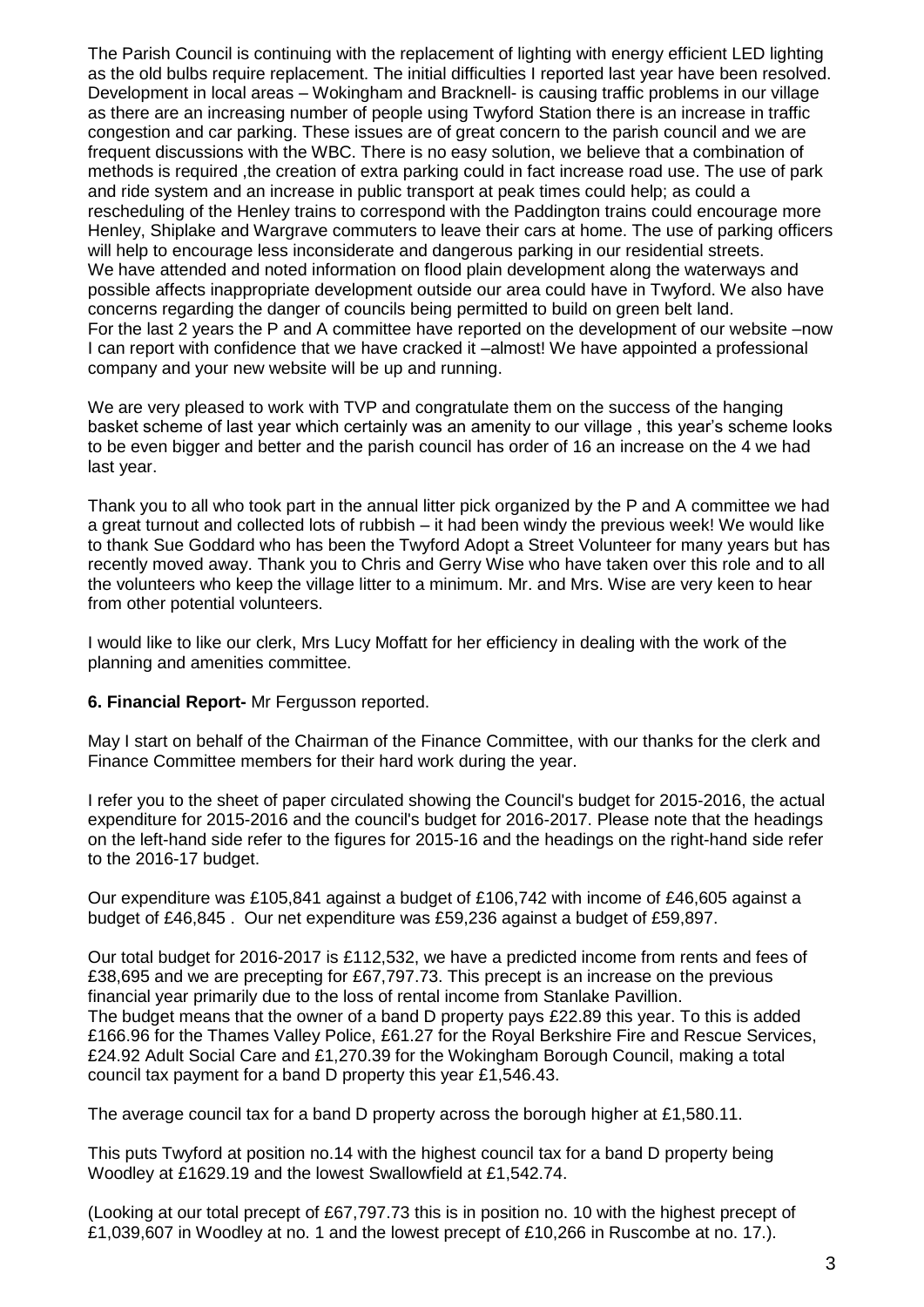The Parish Council continues to use the income from its investments to assist local groups with grants. This year the council has made grants to Relate Berkshire, Citizens Advice, Keep Mobile and Link Visiting Scheme. A total of £1,310 was given in grants this past year.

## **7. Borough Council matters –** Reported by email from Mr Lindsay Ferris.

I was planning to attend the Parish Council AGM until yesterday when I discovered that a Planning Application that I had asked to be listed (at 80 Hurst Road) is to be taken at the April 27th WBC Planning Committee Meeting which commences at 7pm at Shute End. I will therefore be unable to attend the AGM as I will be at Shute End speaking on this particular planning application. I would therefore ask if you could kindly let people at the AGM know I am at the Planning Committee in Shute End on behalf of Twyford residents.

The last twelve months has seen a considerable amount of activity in Twyford. The planning applications for the Community Hub/Library were submitted a number of weeks ago. I met with the Planning Officer at WBC in March to ascertain her views on the applications and last week I asked for an update of where the application currently stands. She advised that she has asked their Agent to provide more details with regards to parking and trees/landscaping and further elevational details. She has also agreed to an extension of time until 19th May to allow for submission of further information. I shall continue to do all I can to help secure planning approval.

I have for the last 9 months been working with the Hare Hatch Sheeplands Campaign team to see if an equitable solution can be found to the longstanding planning issues at that site. A petition signed by over 8000 people was presented at the last WBC Full Council Meeting. I believe the petitioners are still awaiting a response.

Commuter parking and inconsiderate parking in general continues to be one of the most significant issues in many parts of Twyford. A Commuter Parking Working Group was set up in the autumn to assess the impact of commuter parking at all 7 of the Railway Stations in WBC area. I am a member of that Working Group. Any solution to Twyford's parking problems will need to involve a number of coordinated activities. Firstly there is a need to expand Car Parking capacity at Twyford Station, secondly there is need to provide suitable protection for residents from commuters who do not, or cannot use the car park and thirdly we need to find ways to reduce the number of vehicles coming to Twyford Station. On the first point, GWR have recently submitted a pre-notice indicating that they plan to extend the existing car park by 38 spaces. This is of some use, but will not meet the needs when Cross-rail opens in a few years. Therefore additional capacity is still required. On the second, WBC has agreed to my proposal to introduce Civil Parking Enforcement (this should be implemented in May 2017). From that point, control of parking will reside entirely with WBC and would not require Thames Valley Police to enforce. Thirdly I have been speaking with the Executive member for Highways to see if a combination of Park & Ride with connecting bus services in the morning and evening rush hours to connect with these busy trains can be introduced.

I am sorry I was unable to attend, but if anyone wishes to contact me I would be more than happy to answer their questions or take up issues on their behalf.

## Borough Councillor Mr John Jarvis

The Wokingham Borough Council had a very difficult time this year setting their Annual Precept as the Rate Support Grant from Central Government was initially reduced by 50% from approximately £12M to £6M. After intense lobbying by the Leader of the Council this was countered by a one off payment for 2 years of £2.1M. This year and next year are difficult but when this one off payment stops Wokingham Borough Council will have to find an additional £2.1M of savings. Wokingham Borough Council are looking at innovative ways to both carry out our Services and to fund these shortfalls in our income.

Following a requirement for additional housing in the South East of England from now until 2036 Wokingham Borough Council are required to plan for an additional 800 to 900 houses per year throughout this period. We are currently investigating all possible sites in the Wokingham Borough and expect this draft plan to be produced this fiscal year. I would ask you to note that there may be a requirement to allocate some Green Belt land for housing to make this possible.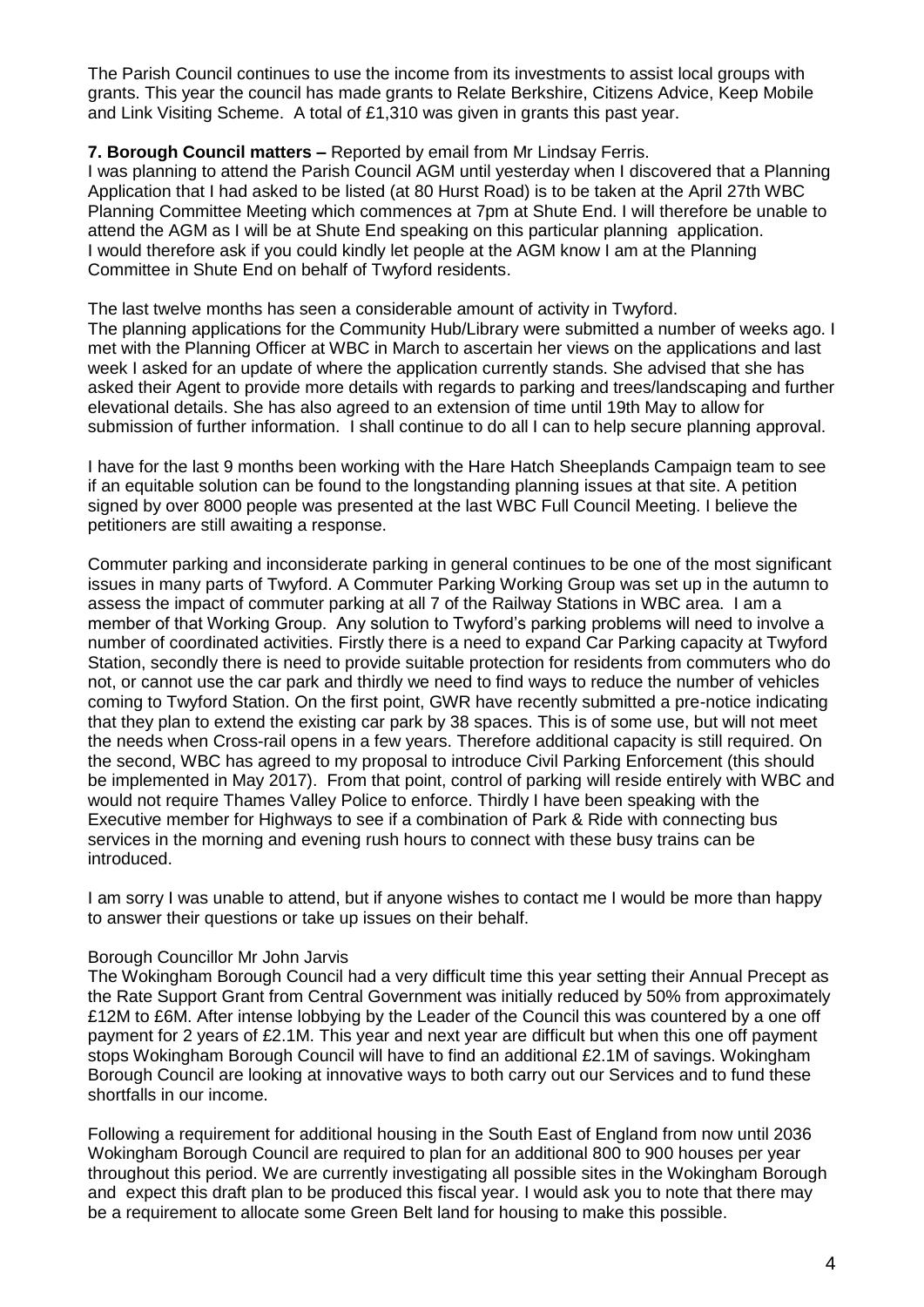Wokingham Borough Council has set up a number of separate companies, such as Optalis, Wokingham Housing and Loddon Homes, to manage parts of the business of the Council. The intention being to produce a surplus for the Council to offset some of the costs of services and to maintain a low Council Tax. I would note that Wokingham Borough Council is one of the major land owners in the Borough and as such has a large reservoir of property to develop. This will be good for the future prosperity of Wokingham Borough Council and the residents. I would note that as a Chartered Surveyor I have been made a Non-Executive Director of Wokingham Housing Limited. My remit from the Council is to drive this business to expand and make a surplus.

My last point is the most important point for the residents of Twyford Village and is about the disproportionate amount of commuter car parking using the Station. South West Trains appear to understand that Parking and Commuters using Wokingham, station are inextricably linked and they are currently erecting a multi storey car park at Wokingham Station to take this additional traffic. However Network Rail and Great Western Railway have failed to grasp the importance of this link and have blocked a Multi Storey Station Car Park in Twyford. I understand this is partly due to Network Rail's funding criteria and the shortness of Great Western Railway's franchise. This internal wrangling is unacceptable as Twyford residents are suffering every week day from their short sightedness. Wokingham Borough Council are fighting to get this rectified so that the residents of Twyford Village can use their estate roads for their visitors and normal business without being confounded by the presence of hundreds of commuter cars parked in their roads.

I promise the residents of Twyford and the Twyford Parish Council that whilst I am a Borough Councillor I will fight tirelessly to end this injustice.

## **8. Chairman's Review of the Year-**Mr Mantel reported-

During the last year Mr Charles Wickenden and Mr Richard Morris expressed an interest in the Parish Council and were co-opted. Both bring experience to the Council, Mr Charles Wickenden having served in the past on Charvil Parish council and Mr Richard Morris has been a Twyford Parish councilor before.

The Parish Council ongoing participation in a working group to further the project of a Community Hub has progressed this year to a planning application now being made. It is to be based in the old Polehampton School, which will include a new library. The important question of funding has not yet been resolved. Time will tell if this will become viable. Ideas being discussed include new housing on the existing Polehampton car park and the site of the existing library and History Society hut being turned into a car park.

The Council still has 2 vacancies so if you are interested please speak to me, the clerk or any of the councilors.

Also my thanks to our clerk for so ably assisting the Parish Council in its work and to all the councilors for giving their time to look after the village.

## Any questions

## **9. Questions from the floor.**

Mo Elderfield of Chaseside Avenue asked for an update on the Community Hub. Mr Mantel responded that additional reports are required for the planning application. He reported that discussions on funding have not yet commenced.

Mike Yeates of Hurst Park Road asked about the allotment income of £6,000 against the £3,200 spend. Where does this money get spent? Why does the rent go up every year? Why are there so many uncultivated plots? He also reported that the hedge along the Hurst Road needs cutting back a foot as it reduces the width of the pathway.

Mr Bolwey, Chairman to the Parish Lands committee responded that there are only 4 unlet plots. The Councils view of uncultivated plots differs to Mr Yeates. The committee will look at the hedge.

Gerry Wise of Wessex Gardens asked who owns the area of grass near gas lane as its currently being used for commuter parking. He also raised the need for a litter bin in this area.